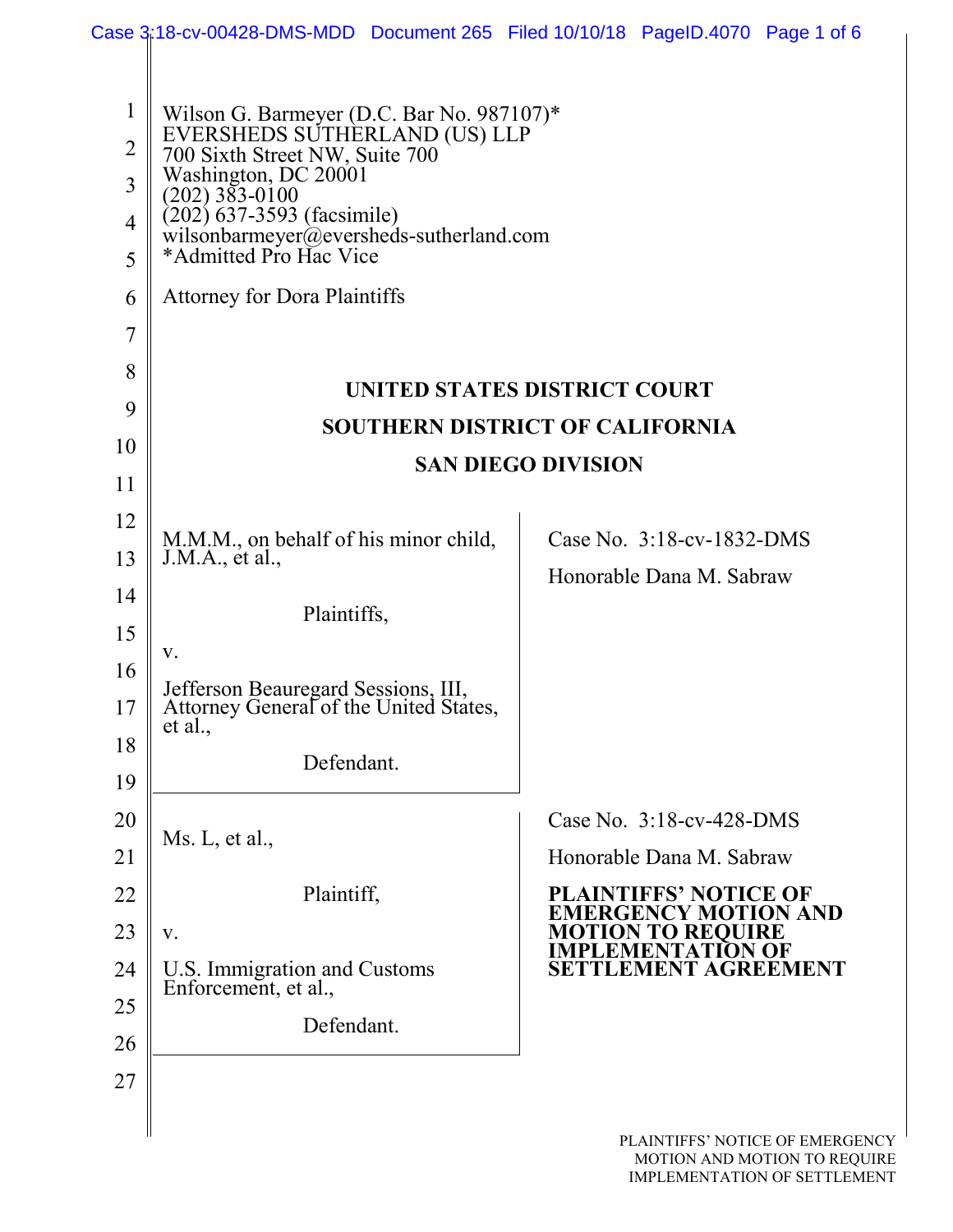1

2

3

4

5

6

7

8

9

17

18

19

20

21

22

23

24

25

26

27

28

## **TO ALL DEFENDANTS AND THEIR ATTORNEYS OF RECORD**:

**PLEASE TAKE NOTICE THAT**, Plaintiffs in the above-caption cases will, and hereby do, seek relief from the Court through an emergency motion, to be heard and decided by the Court at the earliest time convenient for the Court.

Through this emergency motion, Plaintiffs seek to enforce the government's promises and commitments to this Court without waiting for final approval of the settlement agreement in this matter. The government now is reneging on those promises and commitments, and, in doing so, is causing severe prejudice to Plaintiffs that should be remedied immediately.

10 11 12 13 Given Defendants' prior representations on this issue, and the harm that further delay will cause to detained class members, Plaintiffs respectfully ask the Court to order the government to proceed with implementing the parties' settlement agreement and order any other relief the Court deems appropriate.

14 15 16 Plaintiffs' motion will be based upon this notice of motion and motion, the attached memorandum of points and authorities, and all the Court's files and records in this action.

> - 2 - PLAINTIFFS' NOTICE OF EMERGENCY MOTION AND MOTION TO REQUIRE IMPLEMENTATION OF SETTLEMENT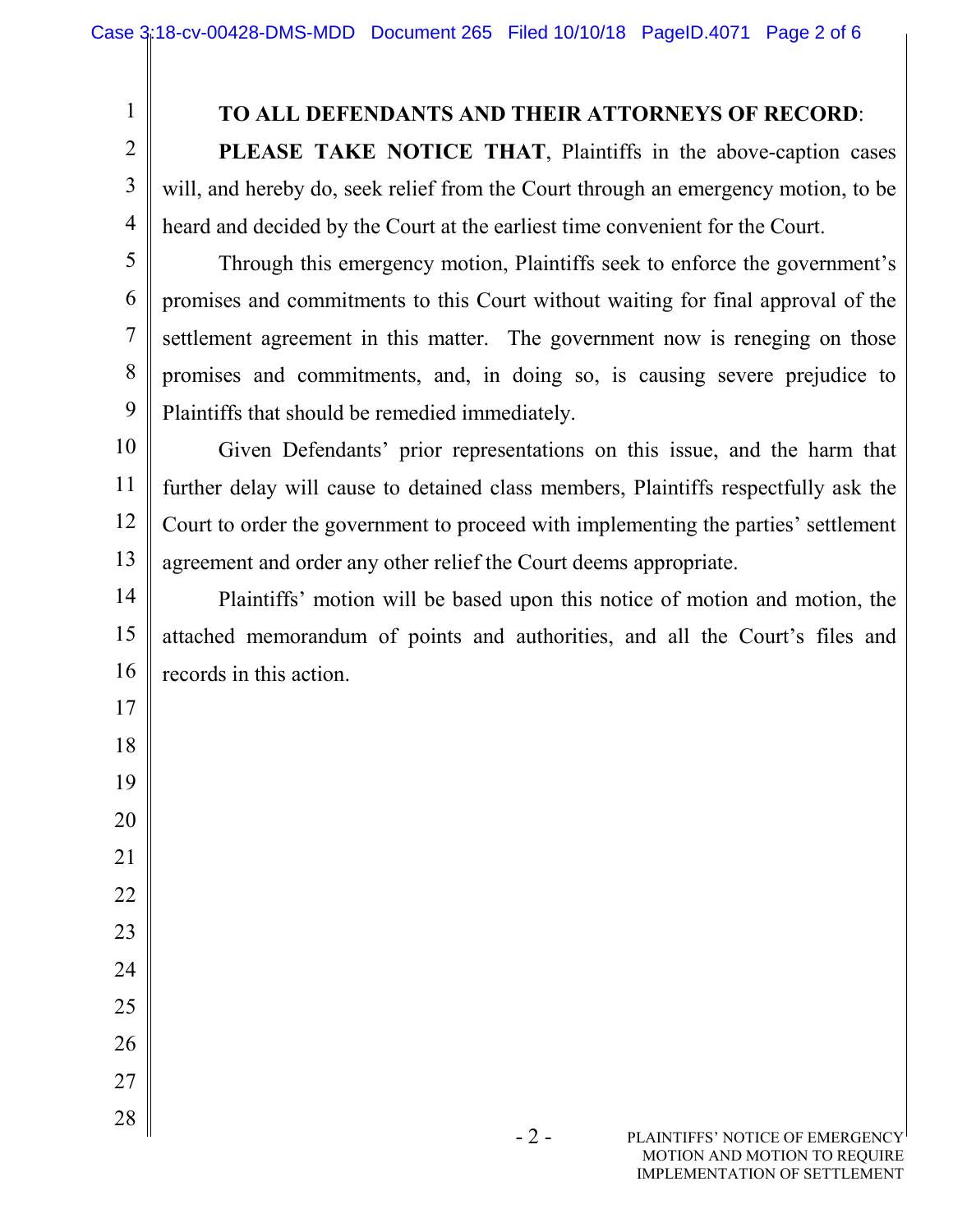|                |                  | Case 3:18-cv-00428-DMS-MDD Document 265 Filed 10/10/18 PageID.4072 Page 3 of 6                          |
|----------------|------------------|---------------------------------------------------------------------------------------------------------|
| 1              | October 10, 2018 | EVERSHEDS SUTHERLAND (US)<br><b>LLP</b>                                                                 |
| $\overline{2}$ |                  |                                                                                                         |
| 3<br>4         |                  | /s/ Wilson G. Barmeyer<br>Wilson G. Barmeyer*<br>700 Sixth Street NW, Suite 700<br>Washington, DC 20001 |
| 5              |                  | (202) 383-0100                                                                                          |
| 6              |                  | $\langle 202 \rangle$ 637-3593 (facsimile)<br>wilsonbarmeyer@eversheds-<br>sutherland.com               |
| $\overline{7}$ |                  | John H. Fleming**                                                                                       |
| 8              |                  | EVERSHEDS SUTHERLAND (US)<br><b>LLP</b><br>999 Peachtree Street NE, Suite 2300                          |
| 9              |                  | Atlanta, GA 30309<br>(404) 853-8000                                                                     |
| 10             |                  | $(404)$ $853-8806$ (facsimile)<br>johnfleming@eversheds-sutherland.com                                  |
| 11             |                  |                                                                                                         |
| 12             |                  | Sirine Shebaya**<br>Johnathan Smith**<br><b>MUSLIM ADVOCATES</b>                                        |
| 13             |                  | P.O. Box 34440<br>Washington, D.C. 20043                                                                |
| 14             |                  | (202) 897-2622                                                                                          |
| 15             |                  | $\overline{(202)}$ 508-1007 (facsimile)<br>sirine@muslimadvocates.org<br>johnathan@muslimadvocates.org  |
| 16             |                  | Simon Y. Sandoval-Moshenberg**                                                                          |
| 17<br>18       |                  | Sophia Gregg**<br>LEGAL AID JUSTICE CENTER                                                              |
| 19             |                  | 6066 Leesburg Pike, Suite 520<br>Falls Church, VA 22041<br>(703) 778-3450                               |
| 20             |                  | $(703) 778-3454$ (facsimile)<br>simon@justice4all.org                                                   |
| 21             |                  | sophia@justice4all.org                                                                                  |
| 22             |                  | Aaron M. Olsen                                                                                          |
| 23             |                  | Alreen Haeggquist<br>Haeggquist and Eck LLP<br>225 Broadway, Ste 2050<br>San Diego, CA 92101            |
| 24             |                  | phone: 619.342.8000                                                                                     |
| 25             |                  | fax: 619.342.7878<br>$aarono(\theta)$ haelaw.com                                                        |
| 26             |                  | Admitted Pro Hac Vice<br>*                                                                              |
| 27             |                  | ** Pro hac vice admission applications<br>pending or forthcoming                                        |
| 28             |                  | - <i>Sclass Counsel for Parent Class</i><br>- 3 - PLAINTIFFS' NOTICE OF EMERGENCY                       |
|                |                  | MOTION AND MOTION TO REQUIRE<br><b>IMPLEMENTATION OF SETTLEMENT</b>                                     |
|                |                  |                                                                                                         |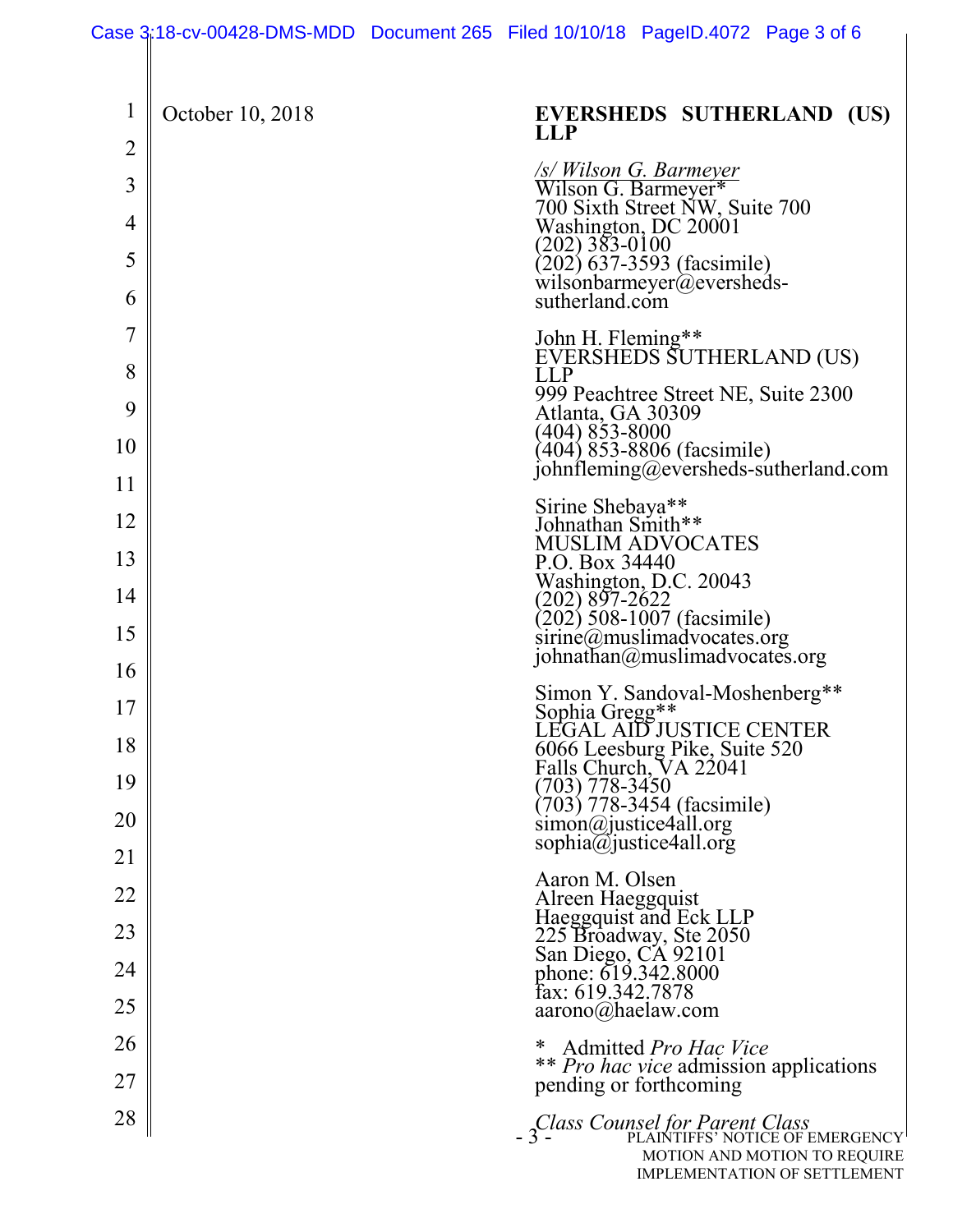1

2

3

4

5

6

7

8

9

10

11

12

13

14

15

16

17

18

19

20

21

22

23

24

25

26

27

28

 $\overline{\phantom{a}}$ 

| <b>HOGAN LOVELLS US LLP</b>                                                                                                                                                                                                                                                    |
|--------------------------------------------------------------------------------------------------------------------------------------------------------------------------------------------------------------------------------------------------------------------------------|
| Michael Maddigan<br>(Cal. Bar No. 163450)<br>1999 Avenue of the Stars, Suite 1400<br>Los Angeles, CA 90067<br>Telephone: (310) 785-4727<br>Facsimile: (310) 785-4601<br>michael.maddigan@hoganlovells.com                                                                      |
| Justin W. Bernick*<br>Zachary W. Best*<br>T. Clark Weymouth*<br>555 Thirteenth Street, NW<br>Washington, DC 20004<br>Telephone: (202) 637-5600<br>Facsimile: (202) 637-5910<br>justin.bernick@hoganlovells.com<br>t.weymouth@hoganlovells.com<br>zachary.best@hoganlovells.com |
| Oliver J. Armas*<br>Ira M. Feinberg (Cal. Bar No. 064066)<br>875 Third Avenue<br>New York, NY 10022<br>Telephone: (212) 918-3000<br>Facsimile: (212) 918-3100<br>oliver.armas@hoganlovells.com<br>ira.feinberg@hoganlovells.com                                                |
| Katherine A. Nelson*<br>1601 Wewatta Street, Suite 900<br>Denver, CO 80202<br>Telephone: (303) 899-7300<br>Facsimile: (303) 899-7333<br>katherine.nelson@hoganlovells.com                                                                                                      |
| Haley K. Costello Essig*<br>Park Place II, Ninth Floor<br>7930 Jones Branch Drive<br>McLean, VA 22102-3302<br>Telephone: (703) 610-6100<br>Facsimile: (703) 610-6200<br>haley.essig@hoganlovells.com                                                                           |
| *Admitted <i>pro hac vice</i>                                                                                                                                                                                                                                                  |
| Class Counsel for Child Class                                                                                                                                                                                                                                                  |
|                                                                                                                                                                                                                                                                                |
| - 4 -<br>PLAINTIFFS' NOTICE OF EMERGENCY<br>MOTION AND MOTION TO REQUIRE<br>IMPLEMENTATION OF SETTLEMENT                                                                                                                                                                       |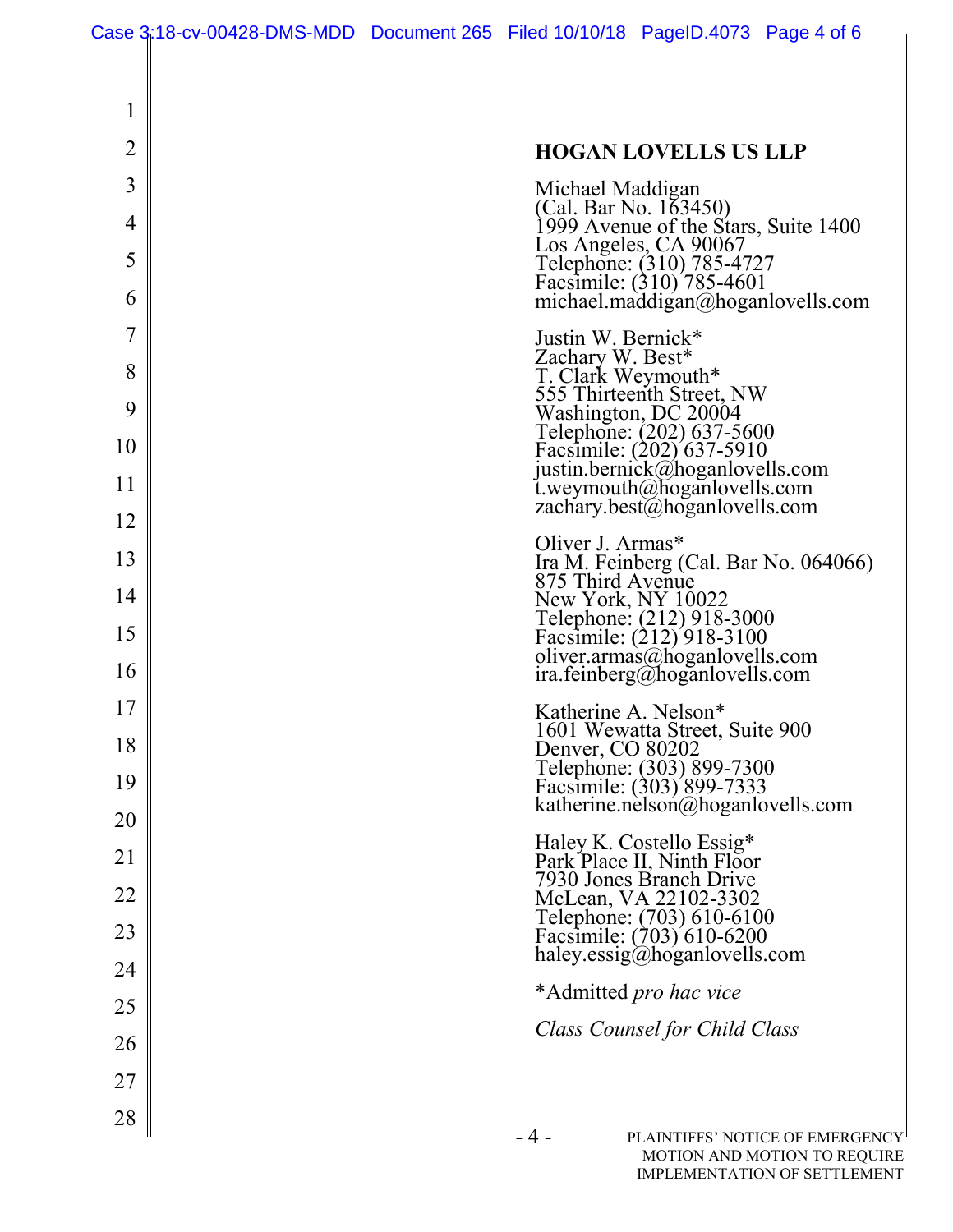|                | Case 3;18-cv-00428-DMS-MDD Document 265 Filed 10/10/18 PageID.4074 Page 5 of 6 |                                                 |                                                                                                                                                                                                                                  |                                                              |
|----------------|--------------------------------------------------------------------------------|-------------------------------------------------|----------------------------------------------------------------------------------------------------------------------------------------------------------------------------------------------------------------------------------|--------------------------------------------------------------|
|                |                                                                                |                                                 |                                                                                                                                                                                                                                  |                                                              |
| 1              |                                                                                | Lee Gelernt                                     |                                                                                                                                                                                                                                  |                                                              |
| $\overline{2}$ |                                                                                | Judy Rabinovitz<br>Anand Balakrishnan           |                                                                                                                                                                                                                                  |                                                              |
| 3              |                                                                                | Stephen Kang<br>Spencer Amdur<br>Daniel Galindo |                                                                                                                                                                                                                                  |                                                              |
| $\overline{4}$ |                                                                                | <b>AMERICAN</b>                                 | <b>CIVIL</b>                                                                                                                                                                                                                     | <b>LIBERTIES</b>                                             |
| 5              |                                                                                |                                                 | UNION FOUNDATION                                                                                                                                                                                                                 |                                                              |
| 6              |                                                                                | 125 Broad St.                                   |                                                                                                                                                                                                                                  |                                                              |
| 7              |                                                                                |                                                 |                                                                                                                                                                                                                                  |                                                              |
| 8              |                                                                                |                                                 |                                                                                                                                                                                                                                  |                                                              |
| 9              |                                                                                |                                                 | 18th Floor<br>New York, NY 10004<br>T: (212) 549-2660<br>F: (212) 549-2654<br>Igelernt@aclu.org<br>irabinovitz@aclu.org<br>abalakrishnan@aclu.org<br>skang@aclu.org<br>samdur@aclu.org<br>dgalindo@aclu.org<br>dgalindo@aclu.org |                                                              |
| 10             |                                                                                |                                                 |                                                                                                                                                                                                                                  |                                                              |
| 11             |                                                                                |                                                 | <b>Class Counsel For Removed Parents</b>                                                                                                                                                                                         |                                                              |
| 12             |                                                                                |                                                 |                                                                                                                                                                                                                                  |                                                              |
| 13             |                                                                                |                                                 |                                                                                                                                                                                                                                  |                                                              |
| 14             |                                                                                |                                                 |                                                                                                                                                                                                                                  |                                                              |
| 15             |                                                                                |                                                 |                                                                                                                                                                                                                                  |                                                              |
| 16             |                                                                                |                                                 |                                                                                                                                                                                                                                  |                                                              |
| 17             |                                                                                |                                                 |                                                                                                                                                                                                                                  |                                                              |
| 18             |                                                                                |                                                 |                                                                                                                                                                                                                                  |                                                              |
| 19             |                                                                                |                                                 |                                                                                                                                                                                                                                  |                                                              |
| 20             |                                                                                |                                                 |                                                                                                                                                                                                                                  |                                                              |
| 21             |                                                                                |                                                 |                                                                                                                                                                                                                                  |                                                              |
| 22             |                                                                                |                                                 |                                                                                                                                                                                                                                  |                                                              |
| 23             |                                                                                |                                                 |                                                                                                                                                                                                                                  |                                                              |
| 24             |                                                                                |                                                 |                                                                                                                                                                                                                                  |                                                              |
| 25             |                                                                                |                                                 |                                                                                                                                                                                                                                  |                                                              |
| 26             |                                                                                |                                                 |                                                                                                                                                                                                                                  |                                                              |
| 27             |                                                                                |                                                 |                                                                                                                                                                                                                                  |                                                              |
| 28             |                                                                                | $-5-$                                           |                                                                                                                                                                                                                                  | PLAINTIFFS' NOTICE OF EMERGENCY                              |
|                |                                                                                |                                                 |                                                                                                                                                                                                                                  | MOTION AND MOTION TO REQUIRE<br>IMPLEMENTATION OF SETTLEMENT |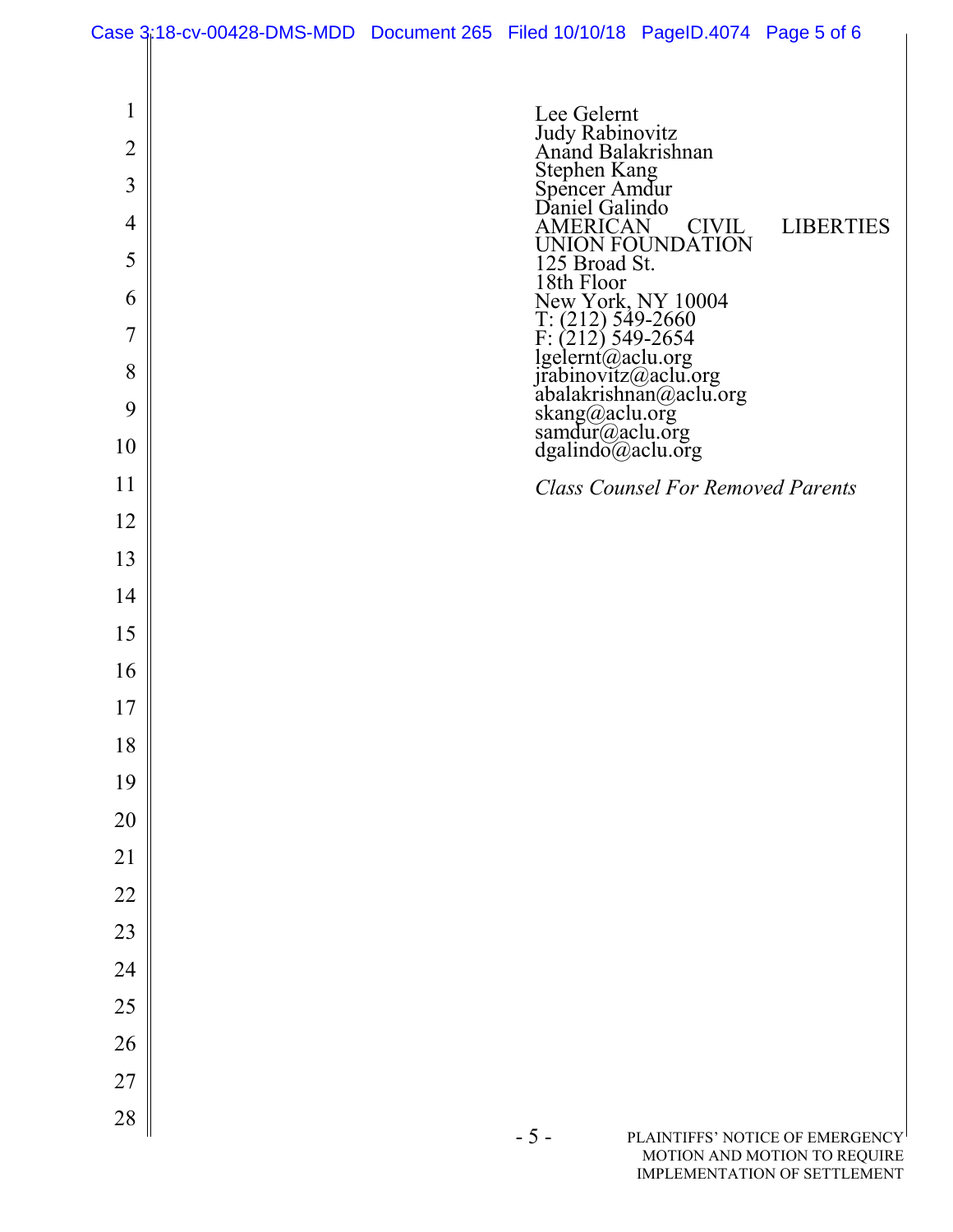|                | Case 3:18-cv-00428-DMS-MDD Document 265 Filed 10/10/18 PageID.4075 Page 6 of 6                         |  |  |  |  |  |  |
|----------------|--------------------------------------------------------------------------------------------------------|--|--|--|--|--|--|
|                |                                                                                                        |  |  |  |  |  |  |
| $\mathbf{1}$   | <b>CERTIFICATE OF SERVICE</b>                                                                          |  |  |  |  |  |  |
| $\overline{2}$ |                                                                                                        |  |  |  |  |  |  |
| $\mathfrak{Z}$ | I hereby certify that I filed the foregoing NOTICE OF MOTION AND                                       |  |  |  |  |  |  |
| $\overline{4}$ | <b>EMERGENCY</b><br><b>MOTION</b><br><b>TO</b><br><b>REQUIRE</b><br><b>OF</b><br><b>IMPLEMENTATION</b> |  |  |  |  |  |  |
| 5              | SETTLEMENT AGREEMENT, with the Clerk of the Court through the ECF                                      |  |  |  |  |  |  |
| 6              | system on October 10, 2018. This system provided a copy to and effected service                        |  |  |  |  |  |  |
| $\overline{7}$ | of this document on all parties.                                                                       |  |  |  |  |  |  |
| 8              | October 10, 2018<br>Dated:<br>EVERSHEDS SUTHERLAND (US) LLP                                            |  |  |  |  |  |  |
| 9              |                                                                                                        |  |  |  |  |  |  |
| 10             | By: /s/ Wilson G. Barmeyer                                                                             |  |  |  |  |  |  |
| 11             | Wilson G. Barmeyer<br>Attorney for Dora Plaintiffs                                                     |  |  |  |  |  |  |
| 12             |                                                                                                        |  |  |  |  |  |  |
| 13             |                                                                                                        |  |  |  |  |  |  |
| 14             |                                                                                                        |  |  |  |  |  |  |
| 15             |                                                                                                        |  |  |  |  |  |  |
| 16             |                                                                                                        |  |  |  |  |  |  |
| 17             |                                                                                                        |  |  |  |  |  |  |
| 18             |                                                                                                        |  |  |  |  |  |  |
| 19             |                                                                                                        |  |  |  |  |  |  |
| 20             |                                                                                                        |  |  |  |  |  |  |
| 21             |                                                                                                        |  |  |  |  |  |  |
| 22             |                                                                                                        |  |  |  |  |  |  |
| 23             |                                                                                                        |  |  |  |  |  |  |
| 24             |                                                                                                        |  |  |  |  |  |  |
| 25<br>26       |                                                                                                        |  |  |  |  |  |  |
| 27             |                                                                                                        |  |  |  |  |  |  |
| 28             |                                                                                                        |  |  |  |  |  |  |
|                | $-6-$<br>PLAINTIFFS' NOTICE OF EMERGENCY<br>MOTION AND MOTION TO REQUIRE                               |  |  |  |  |  |  |
|                | <b>IMPLEMENTATION OF SETTLEMENT</b>                                                                    |  |  |  |  |  |  |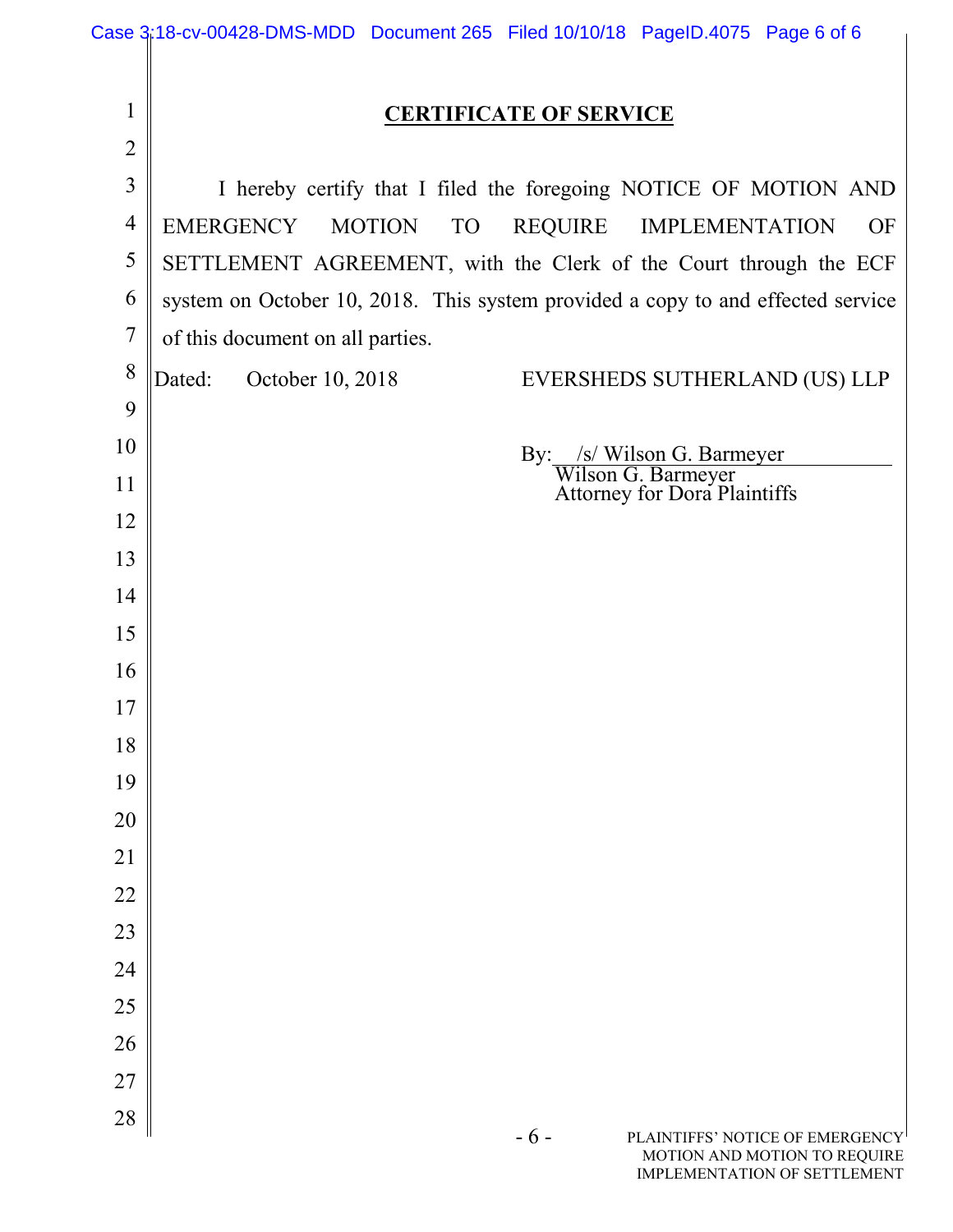|                |                                                                         | Case 3:18-cv-00428-DMS-MDD Document 265-1 Filed 10/10/18 PageID.4076 Page 1 of 10 |  |  |  |  |  |
|----------------|-------------------------------------------------------------------------|-----------------------------------------------------------------------------------|--|--|--|--|--|
|                |                                                                         |                                                                                   |  |  |  |  |  |
| $\mathbf{1}$   | Wilson G. Barmeyer (D.C. Bar No. 987107)*                               |                                                                                   |  |  |  |  |  |
| $\overline{2}$ | EVERSHEDS SUTHERLAND (US) LLP<br>700 Sixth Street NW, Suite 700         |                                                                                   |  |  |  |  |  |
| 3              | Washington, DC 20001<br>$(202)$ 383-0100                                |                                                                                   |  |  |  |  |  |
| $\overline{4}$ | $(202)$ 637-3593 (facsimile)<br>wilsonbarmeyer@eversheds-sutherland.com |                                                                                   |  |  |  |  |  |
| 5              | *Admitted Pro Hac Vice                                                  |                                                                                   |  |  |  |  |  |
| 6              | <b>Attorney for Dora Plaintiffs</b>                                     |                                                                                   |  |  |  |  |  |
| $\overline{7}$ |                                                                         |                                                                                   |  |  |  |  |  |
| 8              |                                                                         | UNITED STATES DISTRICT COURT                                                      |  |  |  |  |  |
| 9              |                                                                         | <b>SOUTHERN DISTRICT OF CALIFORNIA</b>                                            |  |  |  |  |  |
| 10             |                                                                         | <b>SAN DIEGO DIVISION</b>                                                         |  |  |  |  |  |
| 11             |                                                                         |                                                                                   |  |  |  |  |  |
| 12             | M.M.M., on behalf of his minor child,                                   | Case No. 3:18-cv-1832-DMS                                                         |  |  |  |  |  |
| 13             | J.M.A., et al.,                                                         | Honorable Dana M. Sabraw                                                          |  |  |  |  |  |
| 14             | Plaintiffs,                                                             |                                                                                   |  |  |  |  |  |
| 15             | V.                                                                      |                                                                                   |  |  |  |  |  |
| 16             | Jefferson Beauregard Sessions, III,                                     |                                                                                   |  |  |  |  |  |
| 17             | Attorney General of the United States,<br>et al.,                       |                                                                                   |  |  |  |  |  |
| 18             | Defendant.                                                              |                                                                                   |  |  |  |  |  |
| 19             |                                                                         | Case No. $3:18$ -cv-428-DMS                                                       |  |  |  |  |  |
| 20<br>21       | Ms. L, et al.,                                                          | Honorable Dana M. Sabraw                                                          |  |  |  |  |  |
| 22             | Plaintiff,                                                              | <b>MEMORANDUM OF POINTS</b>                                                       |  |  |  |  |  |
| 23             | V.                                                                      | AND AUT                                                                           |  |  |  |  |  |
| 24             | U.S. Immigration and Customs                                            |                                                                                   |  |  |  |  |  |
| 25             | Enforcement, et al.,                                                    | OF SET<br>ÆMENT AGREEM                                                            |  |  |  |  |  |
| 26             | Defendant.                                                              |                                                                                   |  |  |  |  |  |
| 27             |                                                                         |                                                                                   |  |  |  |  |  |
|                |                                                                         |                                                                                   |  |  |  |  |  |
|                |                                                                         | MEMORANDUM OF POINTS AND<br>AUTHORITIES IN SUPPORT OF                             |  |  |  |  |  |
|                |                                                                         | PLAINTIFFS' EMERGENCY MOTION                                                      |  |  |  |  |  |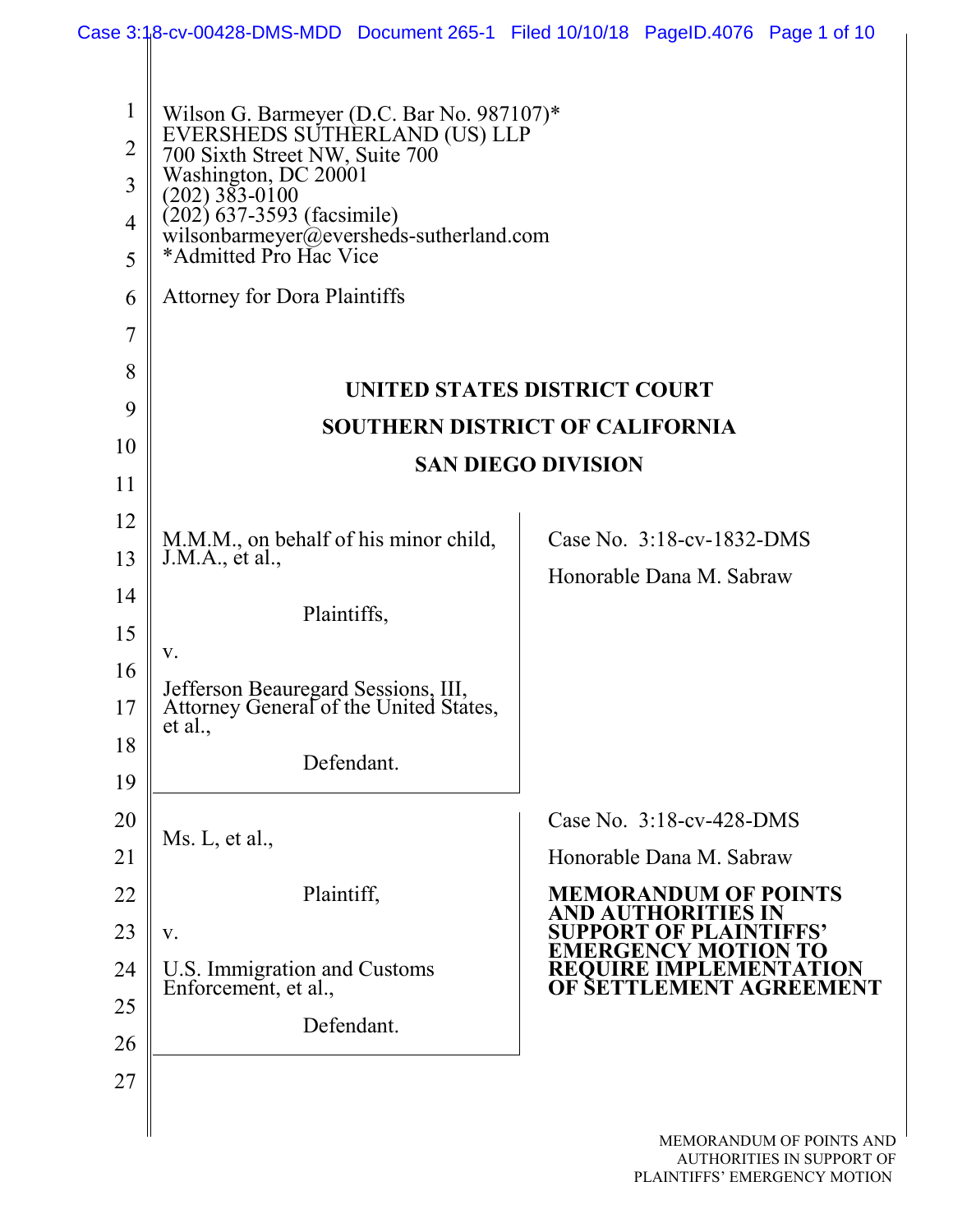1 2 3 4 5 6 7 8 Plaintiffs file this emergency motion in light of a disturbing development on the heels of the Court's preliminary approval of the parties' settlement agreement. In short, the government indicated today that it intends to go back on its commitment – made to both Plaintiffs and this Court – to implement the settlement agreement prior to final approval for families who wish to avail themselves of the agreed-to procedures. Further delay is unacceptable for families that have already been in detention for months and are eager to go through procedures the government agreed to in the settlement.

9 10 11 12 During a status conference on September 14, 2018, in response to pointed questions from the Court, counsel for Defendants represented that the government would "get moving" and begin implementing the agreement without waiting for final approval:

**THE COURT:** Okay. And then what about the idea of starting now. It seems to me that the vast majority of *Ms. L.* class members and *MMM* class members, once the class is certified, are going to be onboard and ready to proceed. *Is it possible to start right away?*

13

14

15

16

17

18

The idea of class certification and final approval of the settlement and a notice and opportunity to object really, I think, will apply to a very small handful of potential class members, if any. *And it seems to me that the process could get underway sooner rather than*  later, and not have to wait for final approval. What would the *government's view be?*

19 **MR. STEWART:** Your honor, our tentative view would be that *I* think that that is appropriate and we could get moving on this.

20 21 *I* would just say if I do come – if it does come to my attention, you know, an impediment or sort of a reason otherwise, may we bring that to the court's attention if we realize it?

22 23 But my hope is with most  $-$  you know, as with other plans we have approved it consistent with our desire to move things expeditiously but orderly, *we would want to just get moving*. *If it is a good plan, we should get moving.*

MEMORANDUM OF POINTS AND 24 25 26 27 28 Ex. 74 at 9-10 (emphasis added). The Court then stated that "the parties ought to get moving," and that "to the extent you can identify plaintiffs – children and parents – who want to get started with the various proceedings under 235 or 240, *that we ought to start that right away* . . . *and then get the process going*." *Id.* at 10 (emphasis added). The Court also indicated that it wanted the parties to "give a

<sup>- 2 -</sup>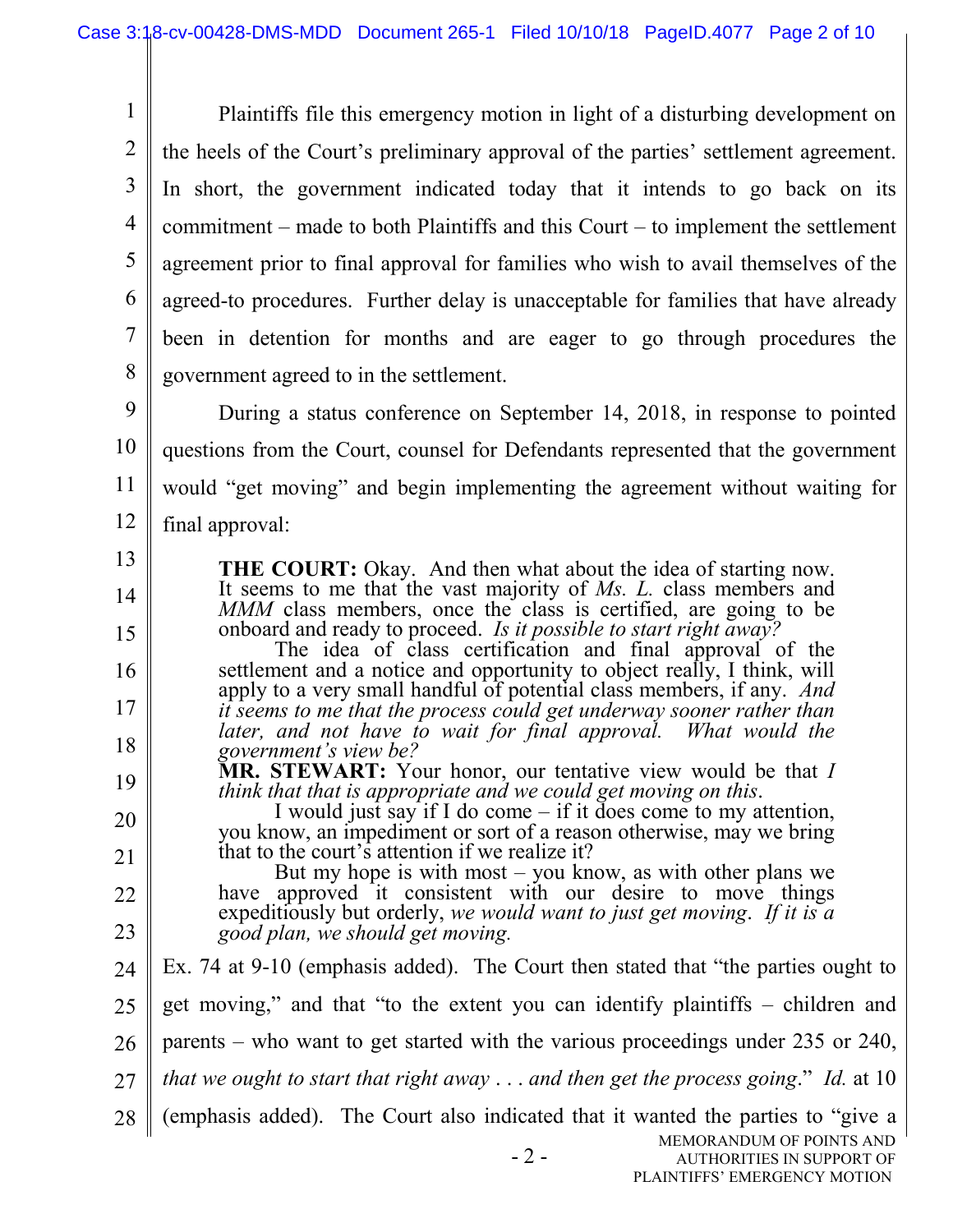1 2 3 4 5 6 7 8 9 status as to the various proceedings under 235, 240, whatever they might be under the proposed settlement, so that the Court and the public can keep track of the parties' efforts and progress with respect to these asylum claims." *Id.* at 11; *see also id.* at 14 (Court inquiring about timeline of implementation based on assumption that "[w]e get started right now" and "235, 240 hearings and all of the things that are contemplated in the proposed settlement are moving efficiently and from the earliest possible date"). Thus, the Court (and Plaintiffs) clearly believed that class members would be able to pursue the processes described in the agreement before any final approval order.

10 11 12 13 14 15 16 17 18 19 20 The government never brought any concerns about this commitment to the Court's attention. In fact, it *reiterated* its commitment in an e-mail to Plaintiffs on September 20, 2018. That e-mail stated that "[t]he government is undertaking to implement the parties' agreement in accordance with the court's tentative approval at the last status conference." Ex. 75. Defendants' counsel also stated: "As the government identifies individuals to be processed under the different provisions of the agreement, and starts to move those processes forward, it is important that we know ASAP . . . which parents and children wish to pursue the processes set forth in the agreement, so that there is likewise no unneeded delay in enabling those class members to move forward." *Id.* Plaintiffs have relied upon this representation over the last several weeks, as described in more detail below.

- 3 - MEMORANDUM OF POINTS AND AUTHORITIES IN SUPPORT OF 21 22 23 24 25 26 27 28 Now, the government has done an about-face. By e-mail today, Defendants' counsel stated that the government will *not* move forward with implementing the settlement other than to accept class members' executed notice and waiver forms. Defendants' counsel refused to confirm that it would comply with the schedule in Paragraph 1(g) of the agreement and move forward with the interviews contemplated in the settlement. Thus, the government is not moving forward with interviews for any class members, including the more than 60 detained parents and children Plaintiffs have identified so far as wanting to stay in the United States and

PLAINTIFFS' EMERGENCY MOTION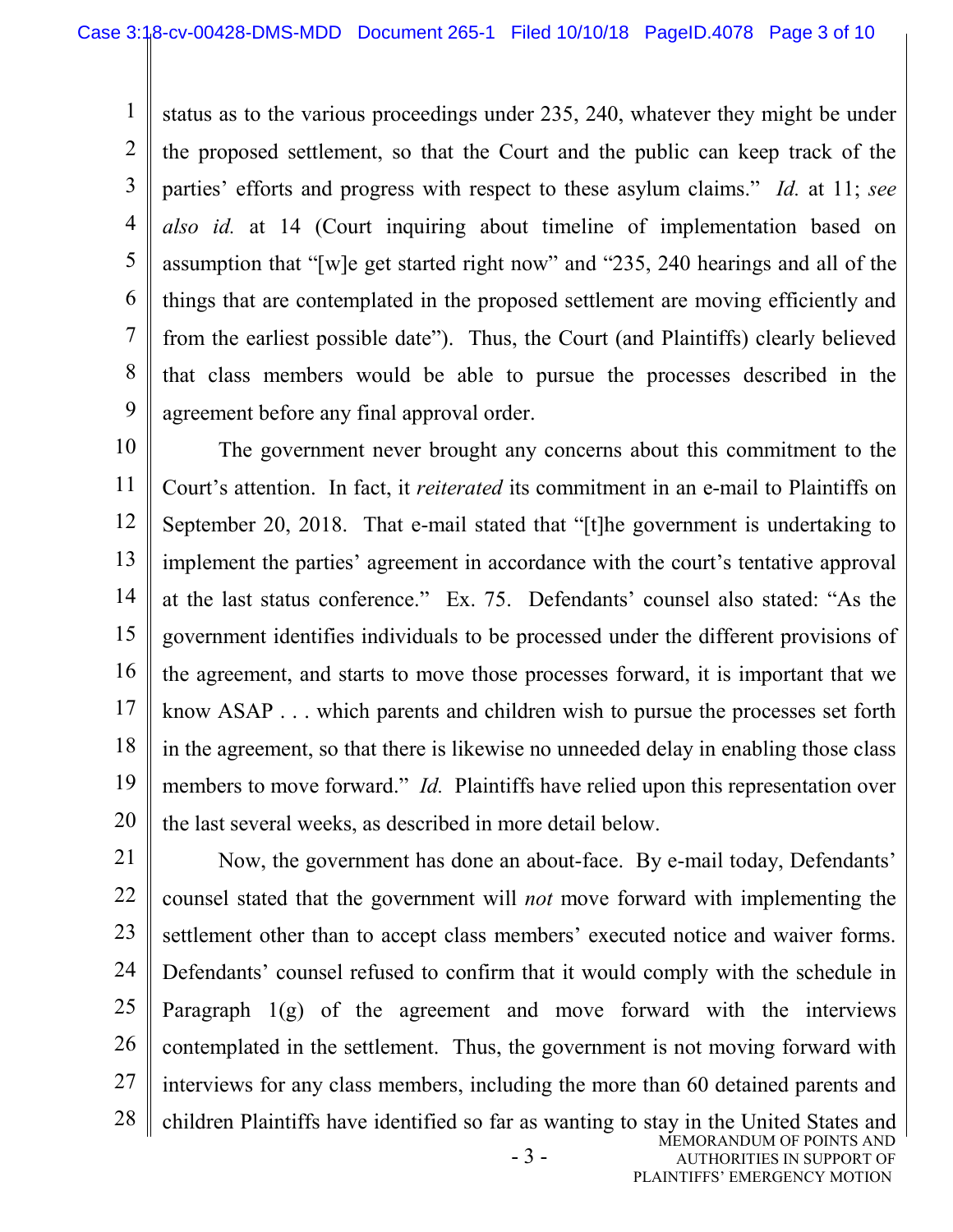1 2 3 4 5 invoke the settlement procedures. All of these parents have signed the courtapproved notice and waiver form, and their names and executed forms have been provided to the government. Per the Court's instruction, the parties should "get the process going" for these families by providing the agreed-to interviews and reporting on the results.

6 7 8 9 10 11 12 13 14 15 16 17 18 19 There is no reason for delay at this point, and every reason to move forward expeditiously. The Court issued a temporary restraining order *M.M.M.* because it found that Plaintiffs were likely to succeed on their claim that they have a right to certain asylum procedures prior to removal – procedures which the government agreed to in the settlement. The Court has described the settlement agreement as "excellent" and granted preliminary approval without reservation just yesterday. As described above, the Court has also emphasized that parents and children should receive the procedures outlined in the agreement prior to final approval. Most importantly, these families should have received due process when they first crossed the border together *months* ago. Instead, they suffered intense trauma due to the government's illegal separation policy, and they are now suffering through months of prolonged, unnecessary detention. Delay will only further the harm the government has already inflicted on these families. Their asylum claims should be heard according to the agreed-to procedures now, not six or more weeks from now.

- 4 - MEMORANDUM OF POINTS AND AUTHORITIES IN SUPPORT OF 20 21 22 23 24 25 26 27 28 The government stated today that implementing the settlement prior to final approval will cause it to incur the burdens of the settlement without any of the benefits. Not so. Any class member who elects to receive the procedures described in the agreement will be bound by the terms of the agreement – including the release. Moreover, every day that the government delays implementation of the agreement is a day that parents and children decide enough is enough, and choose to accept removal rather than wait in detention for their asylum claims to be heard. Indeed, just last week Plaintiffs notified the government that over 40 detained families decided to accept removal – instead of receive due process – because they

PLAINTIFFS' EMERGENCY MOTION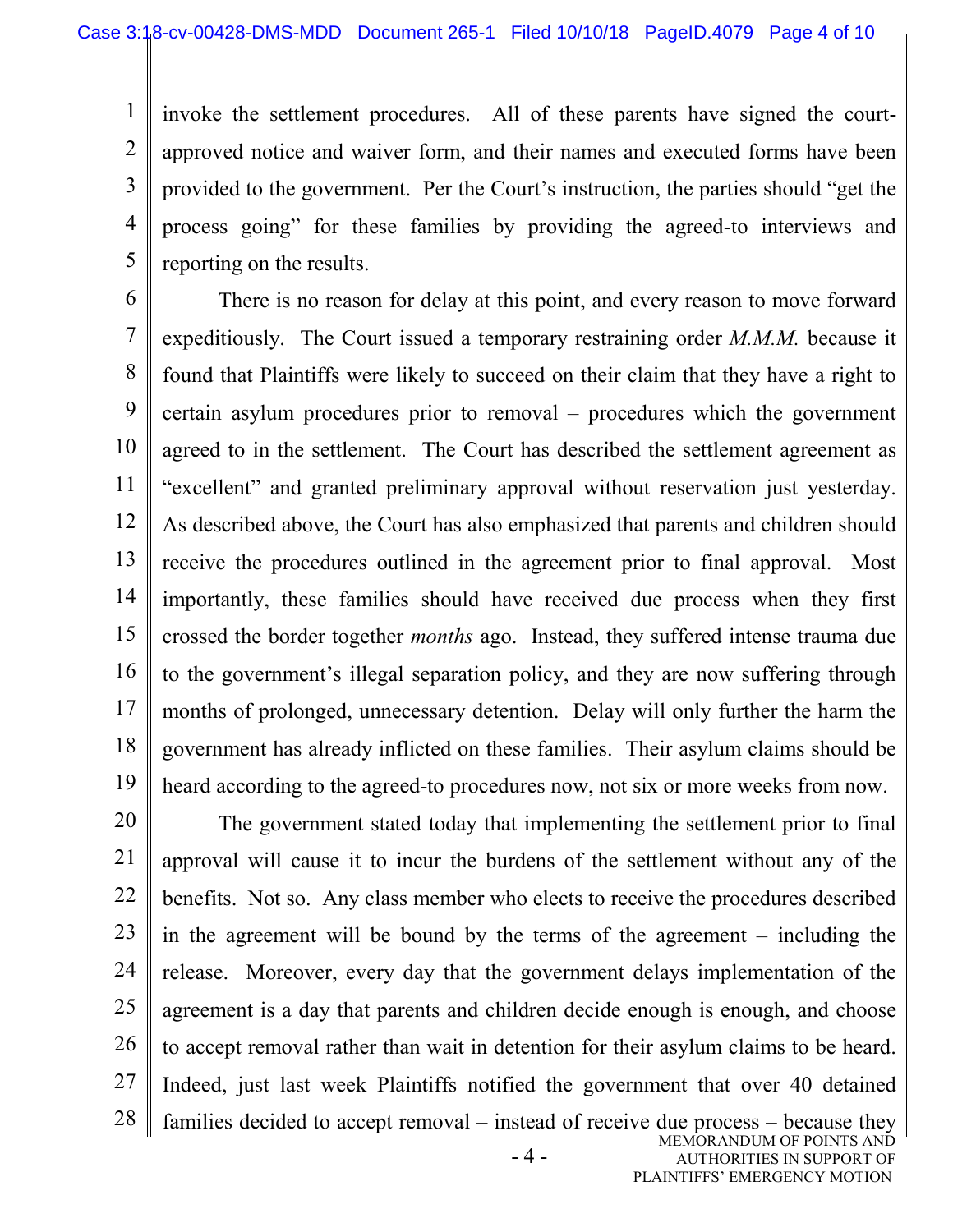1 2 3 4 5 simply could not wait in detention any longer. While that kind of result may be optimal from the government's perspective, it defeats the purpose of this case, the parties' settlement, and this Court's order granting a temporary restraining order. It is completely at odds with this Court's desire for a solution that swiftly resolves Plaintiffs' claims.

6

7 8 9 10 11 12 13 14 15 16 17 18 19 20 21 22 The government's reversal is made worse by the fact that it prejudices Plaintiffs, who relied on it in multiple ways over the least several weeks. For example, Plaintiffs patiently tolerated the government's unnecessary delay of the preliminary approval process. Plaintiffs first sent the government draft preliminary approval papers less than a week after the September 14 status conference, on September 19. The government then insisted on multiple rounds of minor line edits to those papers, including a number of edits in the second and third rounds that it could have made in the rounds prior. Due to this delay, Plaintiffs could not file the motion for preliminary approval until October 5 (over two weeks after Plaintiffs sent the first draft to the government), and had to push back the proposed date of the fairness hearing to November 15. The only reason Plaintiffs tolerated this delay is because of the government's representation that it would implement the settlement agreement prior to final approval. Plaintiffs also would have proposed a more aggressive notice plan and schedule for final approval had the government not committed to begin implementation immediately. Finally, the families who already signed the notice and waiver form did so based on the reasonable belief that their interviews would proceed expeditiously – not several weeks from now.

- 23
- 24 25

26

27

28

Given Defendants' prior representations on this issue, the Court's express desire move this process along with alacrity, and the harm that further delay will cause to detained class members, Plaintiffs respectfully ask the Court to order the government to proceed with implementing the parties' settlement agreement and order any other relief the Court deems appropriate.

> MEMORANDUM OF POINTS AND AUTHORITIES IN SUPPORT OF PLAINTIFFS' EMERGENCY MOTION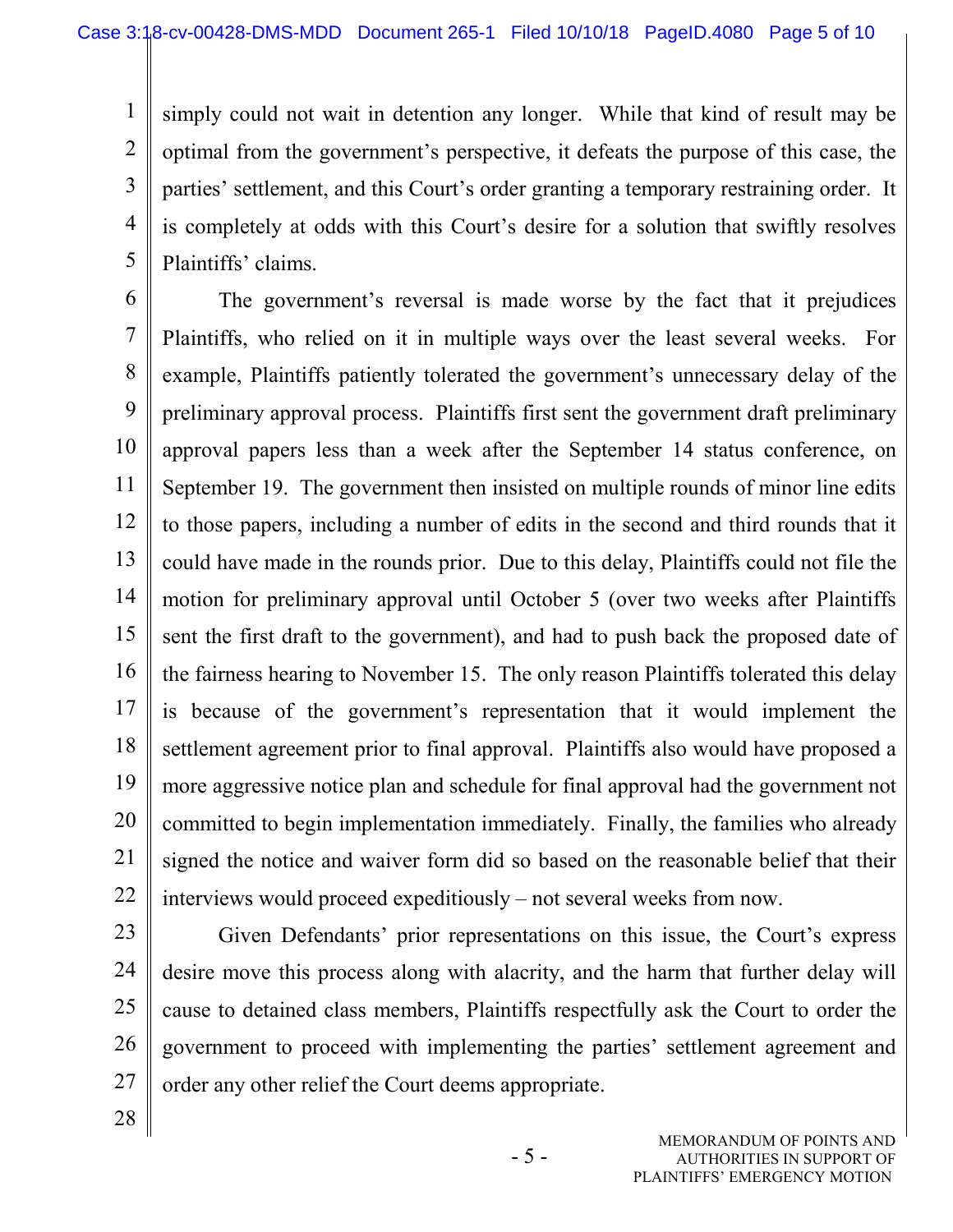|                     | Case 3:18-cv-00428-DMS-MDD Document 265-1 Filed 10/10/18 PageID.4081 Page 6 of 10 |                                                 |                                                                                                        |                                                       |
|---------------------|-----------------------------------------------------------------------------------|-------------------------------------------------|--------------------------------------------------------------------------------------------------------|-------------------------------------------------------|
| $\mathbf 1$         | October 10, 2018                                                                  | <b>LLP</b>                                      |                                                                                                        | <b>EVERSHEDS SUTHERLAND (US)</b>                      |
| $\overline{2}$      |                                                                                   |                                                 |                                                                                                        |                                                       |
| $\overline{3}$<br>4 |                                                                                   |                                                 | /s/ Wilson G. Barmeyer<br>Wilson G. Barmeyer*<br>700 Sixth Street NW, Suite 700                        |                                                       |
| 5                   |                                                                                   |                                                 | Washington, DC 20001<br>(202) 383-0100                                                                 |                                                       |
| 6                   |                                                                                   |                                                 | $(202)$ 637-3593 (facsimile)<br>wilsonbarmeyer@eversheds-<br>sutherland.com                            |                                                       |
| $\overline{7}$      |                                                                                   | John H. Fleming**                               | EVERSHEDS SUTHERLAND (US)                                                                              |                                                       |
| 8<br>9              |                                                                                   | <b>LLP</b>                                      | 999 Peachtree Street NE, Suite 2300                                                                    |                                                       |
| 10                  |                                                                                   | Atlanta, GA 30309<br>(404) 853-8000             | (404) 853-8806 (facsimile)                                                                             |                                                       |
| 11                  |                                                                                   |                                                 |                                                                                                        | iohnfleming@eversheds-sutherland.com                  |
| 12                  |                                                                                   | Sirine Shebaya**<br>Johnathan Smith**           |                                                                                                        |                                                       |
| 13                  |                                                                                   | P.O. Box 34440                                  | <b>MUSLIM ADVOCATES</b>                                                                                |                                                       |
| 14                  |                                                                                   |                                                 | Washington, D.C. 20043<br>(202) 897-2622                                                               |                                                       |
| 15                  |                                                                                   |                                                 | $\binom{202}{202}$ 508-1007 (facsimile)<br>sirine@muslimadvocates.org<br>johnathan@muslimadvocates.org |                                                       |
| 16                  |                                                                                   |                                                 | Simon Y. Sandoval-Moshenberg**                                                                         |                                                       |
| 17                  |                                                                                   |                                                 | Sophia Gregg**<br>LEGAL AID JUSTICE CENTER                                                             |                                                       |
| 18                  |                                                                                   |                                                 | 6066 Leesburg Pike, Suite 520<br>Falls Church, VA 22041                                                |                                                       |
| 19                  |                                                                                   | (703) 778-3450                                  | $(703)$ 778-3454 (facsimile)                                                                           |                                                       |
| 20                  |                                                                                   | simon@justice4all.org<br>sophia@justice4all.org |                                                                                                        |                                                       |
| 21                  |                                                                                   | Aaron M. Olsen                                  |                                                                                                        |                                                       |
| 22                  |                                                                                   | Alreen Haeggquist                               |                                                                                                        |                                                       |
| 23<br>24            |                                                                                   |                                                 | Haeggquist and Eck LLP<br>225 Broadway, Ste 2050<br>San Diego, CA 92101<br>phone: 619.342.8000         |                                                       |
| 25                  |                                                                                   | fax: 619.342.7878<br>aarono@haelaw.com          |                                                                                                        |                                                       |
| 26                  |                                                                                   |                                                 | Admitted Pro Hac Vice                                                                                  |                                                       |
| 27                  |                                                                                   |                                                 | pending or forthcoming                                                                                 | <i>** Pro hac vice</i> admission applications         |
| 28                  |                                                                                   | $-6-$                                           | <b>Class Counsel for Parent Class</b>                                                                  | MEMORANDUM OF POINTS AND<br>AUTHORITIES IN SUPPORT OF |
|                     |                                                                                   |                                                 |                                                                                                        | PLAINTIFFS' EMERGENCY MOTION                          |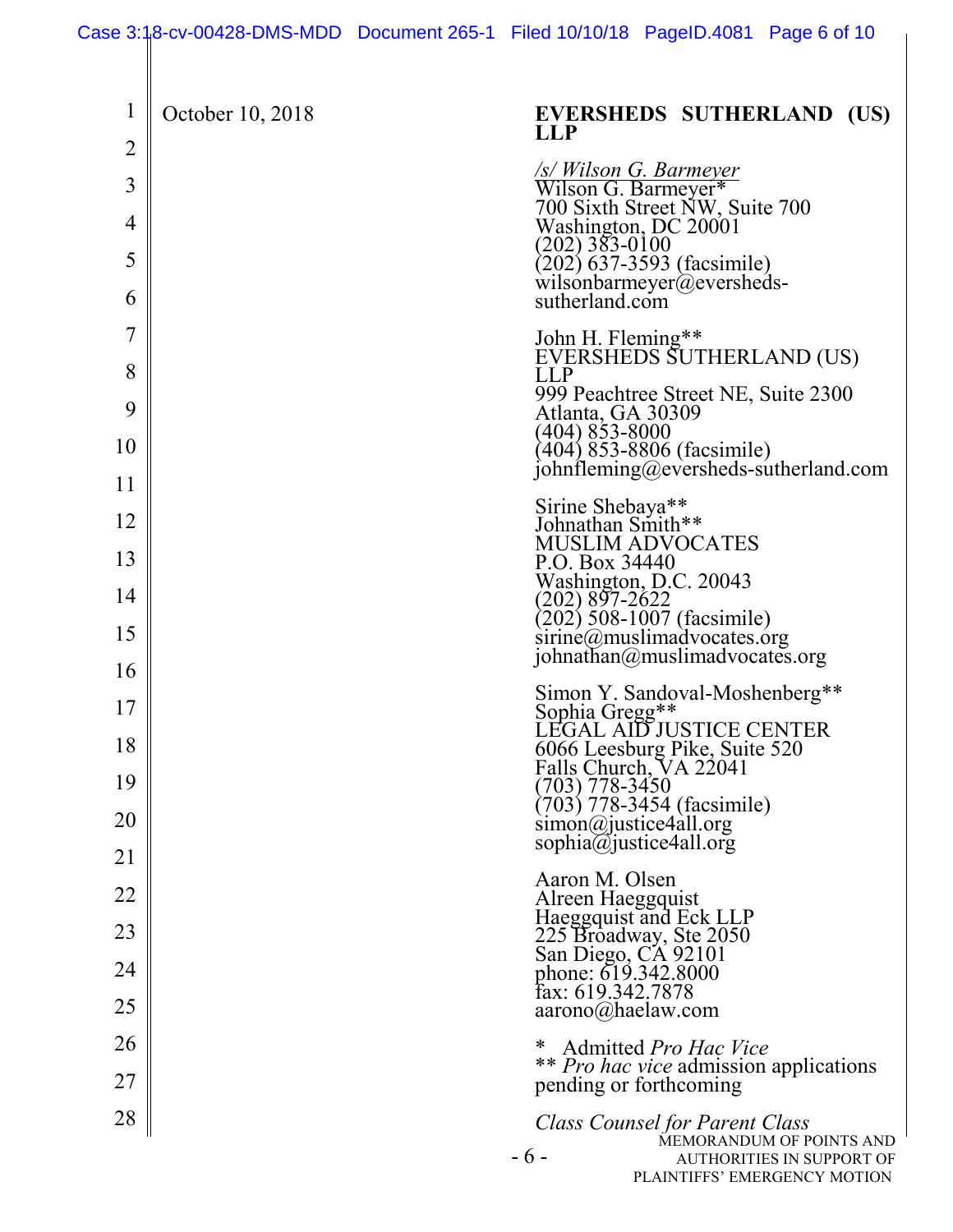| 1              | <b>HOGAN LOVELLS US LLP</b>                                                                 |
|----------------|---------------------------------------------------------------------------------------------|
| $\overline{2}$ | Michael Maddigan                                                                            |
| 3              | (Cal. Bar No. 163450)<br>1999 Avenue of the Stars, Suite 1400                               |
| 4<br>5         | Los Angeles, CA 90067<br>Telephone: (310) 785-4727<br>Facsimile: (310) 785-4601             |
| 6              | michael.maddigan@hoganlovells.com                                                           |
| 7              | Justin W. Bernick*<br>Zachary W. Best*                                                      |
| 8              | T. Clark Weymouth*<br>555 Thirteenth Street, NW                                             |
| 9              | Washington, DC 20004<br>Telephone: (202) 637-5600                                           |
| 10             | Facsimile: (202) 637-5910<br>justin.bernick@hoganlovells.com<br>t.weymouth@hoganlovells.com |
| 11             | zachary.best@hoganlovells.com                                                               |
| 12             | Oliver J. Armas*<br>Ira M. Feinberg (Cal. Bar No. 064066)                                   |
| 13             | 875 Third Avenue<br>New York, NY 10022                                                      |
| 14             | Telephone: (212) 918-3000<br>Facsimile: (212) 918-3100                                      |
| 15             | oliver.armas@hoganlovells.com<br>ira.feinberg@hoganlovells.com                              |
| 16             | Katherine A. Nelson*                                                                        |
| 17             | 1601 Wewatta Street, Suite 900<br>Denver, CO 80202                                          |
| 18             | Telephone: (303) 899-7300<br>Facsimile: (303) 899-7333                                      |
| 19             | katherine.nelson@hoganlovells.com                                                           |
| 20             | Haley K. Costello Essig*<br>Park Place II, Ninth Floor<br>7930 Jones Branch Drive           |
| 21             |                                                                                             |
| 22             | McLean, VA 22102-3302<br>Telephone: (703) 610-6100<br>Facsimile: (703) 610-6200             |
| 23             | haley.essig@hoganlovells.com                                                                |
| 24             | *Admitted <i>pro hac vice</i>                                                               |
| 25             | Class Counsel for Child Class                                                               |
| 26             |                                                                                             |
| 27             |                                                                                             |
| 28             | MEMORANDUM OF POINTS AND                                                                    |
|                | $-7-$<br>AUTHORITIES IN SUPPORT OF                                                          |

 $\overline{\phantom{a}}$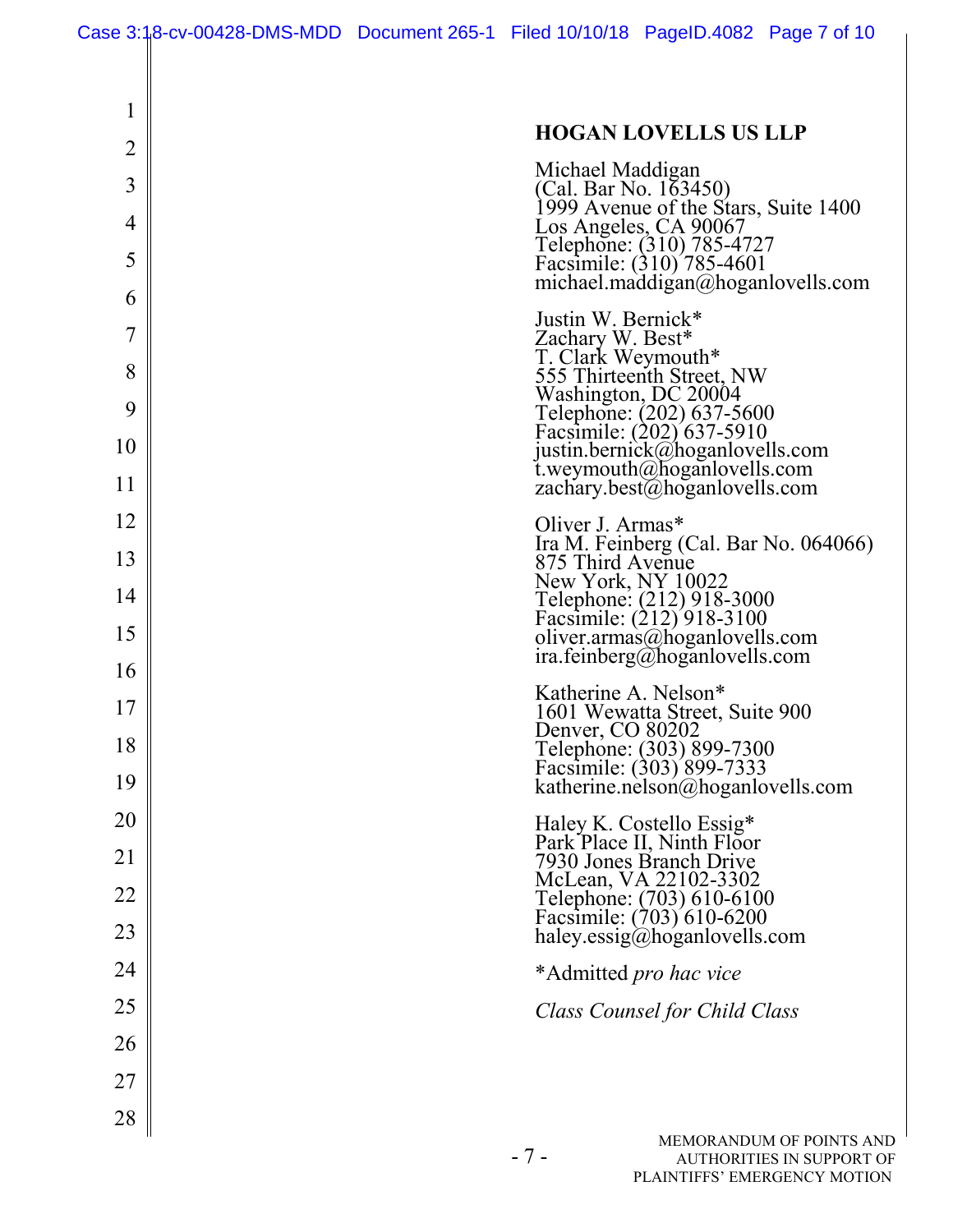| Case 3:18-cv-00428-DMS-MDD Document 265-1 Filed 10/10/18 PageID.4083 Page 8 of 10 |  |  |
|-----------------------------------------------------------------------------------|--|--|

| 1  | Lee Gelernt                                                                                                                                                                                                                      |
|----|----------------------------------------------------------------------------------------------------------------------------------------------------------------------------------------------------------------------------------|
| 2  | Judy Rabinovitz<br>Anand Balakrishnan                                                                                                                                                                                            |
| 3  | Stephen Kang<br>Spencer Amdur<br>Daniel Galindo                                                                                                                                                                                  |
| 4  |                                                                                                                                                                                                                                  |
| 5  | <b>CIVIL</b><br><b>LIBERTIES</b><br>AMERICAN<br>UNION FOUNDATION                                                                                                                                                                 |
| 6  | 125 Broad St.<br>18th Floor                                                                                                                                                                                                      |
| 7  |                                                                                                                                                                                                                                  |
| 8  |                                                                                                                                                                                                                                  |
| 9  |                                                                                                                                                                                                                                  |
| 10 | 18th Floor<br>New York, NY 10004<br>T: (212) 549-2660<br>F: (212) 549-2654<br>Igelernt@aclu.org<br>irabinovitz@aclu.org<br>abalakrishnan@aclu.org<br>skang@aclu.org<br>samdur@aclu.org<br>dgalindo@aclu.org<br>dgalindo@aclu.org |
| 11 |                                                                                                                                                                                                                                  |
| 12 | <b>Class Counsel For Removed Parents</b>                                                                                                                                                                                         |
| 13 |                                                                                                                                                                                                                                  |
| 14 |                                                                                                                                                                                                                                  |
| 15 |                                                                                                                                                                                                                                  |
| 16 |                                                                                                                                                                                                                                  |
| 17 |                                                                                                                                                                                                                                  |
| 18 |                                                                                                                                                                                                                                  |
| 19 |                                                                                                                                                                                                                                  |
| 20 |                                                                                                                                                                                                                                  |
| 21 |                                                                                                                                                                                                                                  |
| 22 |                                                                                                                                                                                                                                  |
| 23 |                                                                                                                                                                                                                                  |
| 24 |                                                                                                                                                                                                                                  |
| 25 |                                                                                                                                                                                                                                  |
| 26 |                                                                                                                                                                                                                                  |
| 27 |                                                                                                                                                                                                                                  |
| 28 |                                                                                                                                                                                                                                  |
|    | MEMORANDUM OF POINTS AND<br>$-8-$<br>AUTHORITIES IN SUPPORT OF                                                                                                                                                                   |
|    | PLAINTIFFS' EMERGENCY MOTION                                                                                                                                                                                                     |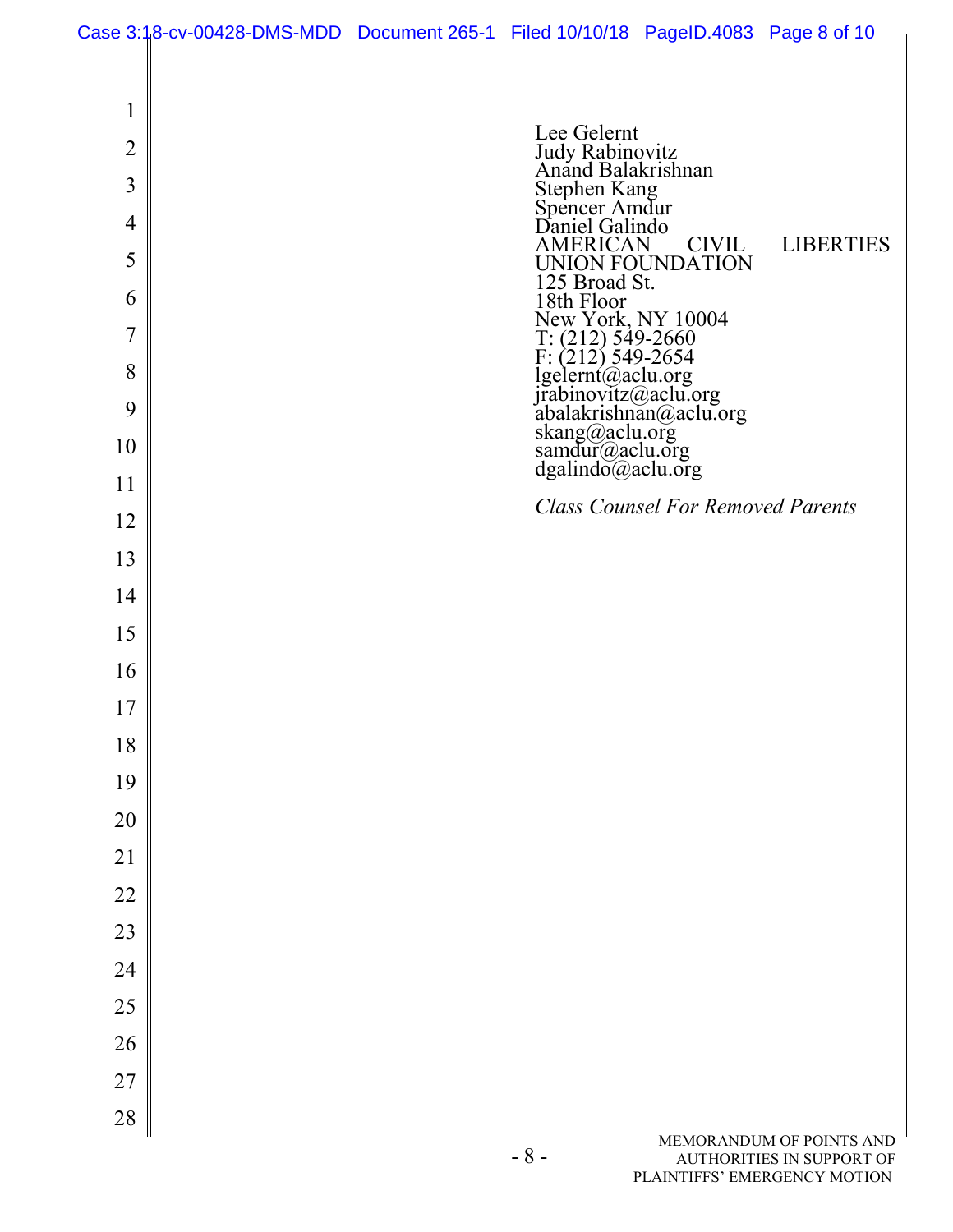|                | Case 3:18-cv-00428-DMS-MDD Document 265-1 Filed 10/10/18 PageID.4084 Page 9 of 10                     |  |  |  |  |  |
|----------------|-------------------------------------------------------------------------------------------------------|--|--|--|--|--|
| $\mathbf{1}$   | <b>CERTIFICATE OF SERVICE</b>                                                                         |  |  |  |  |  |
| $\overline{2}$ |                                                                                                       |  |  |  |  |  |
| $\overline{3}$ | I hereby certify that I filed the foregoing MEMORANDUM OF POINTS                                      |  |  |  |  |  |
| 4              | AND AUTHORITIES IN SUPPORT OF PLAINTIFFS' EMERGENCY MOTION                                            |  |  |  |  |  |
| 5              | TO REQUIRE IMPLEMENTATION OF SETTLEMENT AGREEMENT, with the                                           |  |  |  |  |  |
| 6              | Clerk of the Court through the ECF system on October 10, 2018. This system                            |  |  |  |  |  |
| $\overline{7}$ | provided a copy to and effected service of this document on all parties.                              |  |  |  |  |  |
| 8              | Dated:<br>October 10, 2018<br>EVERSHEDS SUTHERLAND (US) LLP                                           |  |  |  |  |  |
| 9              |                                                                                                       |  |  |  |  |  |
| 10             | By: /s/ Wilson G. Barmeyer                                                                            |  |  |  |  |  |
| 11             | Wilson G. Barmeyer<br>Attorney for Dora Plaintiffs                                                    |  |  |  |  |  |
| 12             |                                                                                                       |  |  |  |  |  |
| 13             |                                                                                                       |  |  |  |  |  |
| 14             |                                                                                                       |  |  |  |  |  |
| 15<br>16       |                                                                                                       |  |  |  |  |  |
| 17             |                                                                                                       |  |  |  |  |  |
| 18             |                                                                                                       |  |  |  |  |  |
| 19             |                                                                                                       |  |  |  |  |  |
| 20             |                                                                                                       |  |  |  |  |  |
| 21             |                                                                                                       |  |  |  |  |  |
| 22             |                                                                                                       |  |  |  |  |  |
| 23             |                                                                                                       |  |  |  |  |  |
| 24             |                                                                                                       |  |  |  |  |  |
| 25             |                                                                                                       |  |  |  |  |  |
| 26             |                                                                                                       |  |  |  |  |  |
| 27             |                                                                                                       |  |  |  |  |  |
| 28             |                                                                                                       |  |  |  |  |  |
|                | MEMORANDUM OF POINTS AND<br>$-9-$<br><b>AUTHORITIES IN SUPPORT OF</b><br>PLAINTIFFS' EMERGENCY MOTION |  |  |  |  |  |
|                |                                                                                                       |  |  |  |  |  |